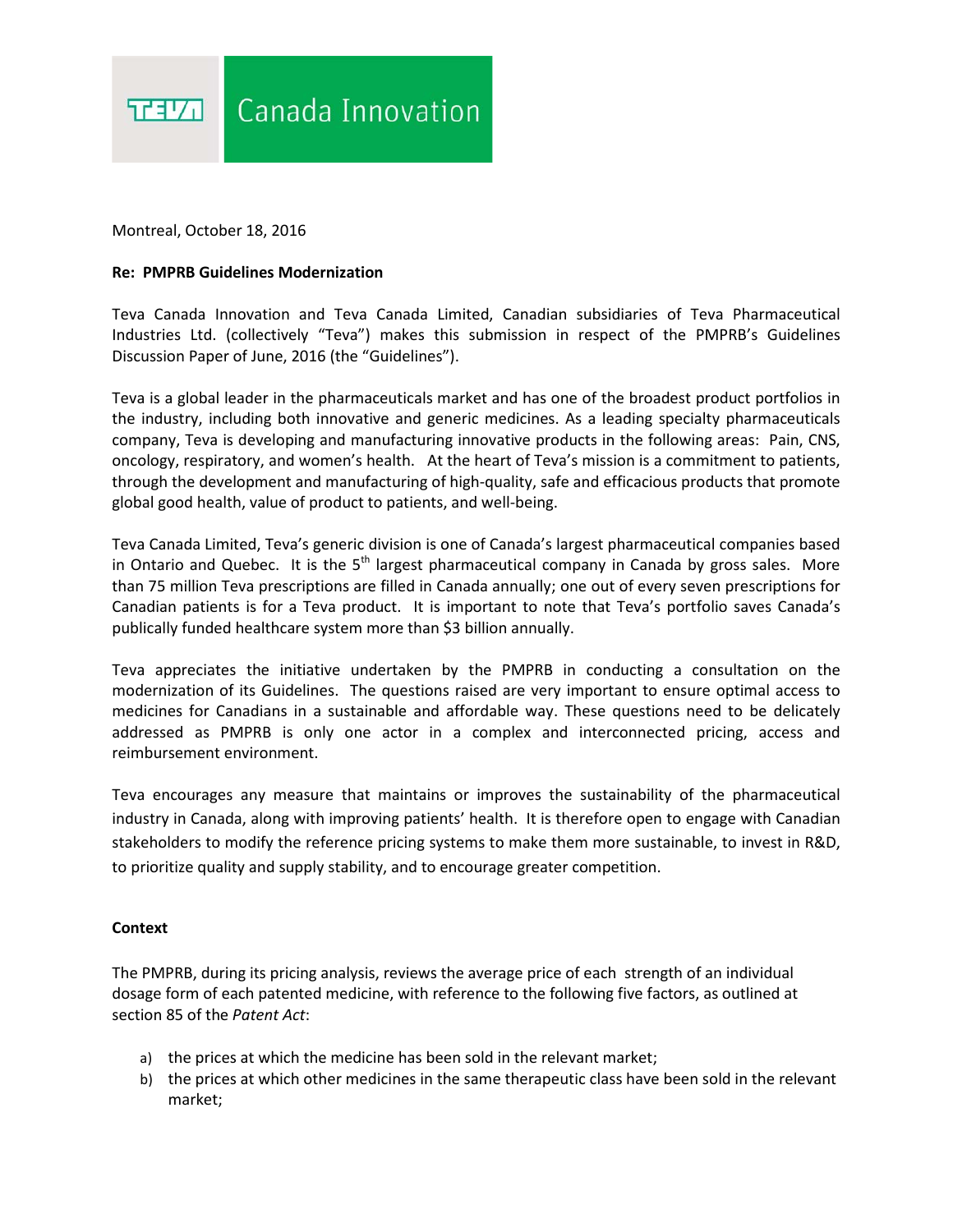- c) the prices at which the medicine and other medicines in the same therapeutic class have been sold in countries other than Canada
- d) changes in the Consumer Price Index; and
- e) any other factors that may be set out in regulations.

External reference pricing, or ("ERP"), as a price regulation tool, has significant shortfalls in terms of how it is applied and what it is intended to do. The underlying assumption of including ERP as a factor in determining whether pricing of a patented medicine is excessive is that the prices in the reference countries are transparent and otherwise appropriate. Moreover, prices are generally heterogeneous and do not lend themselves to a straight and simple comparison.

Policy makers in the EU are very concerned with the unintended consequences of ERP systems because of the access issues they create. This is important evidence to use to disprove and invalidate any attempts to remove the US price as a comparator. As the PMPRB reviews its mandate, Teva draws attention to the global policy analysis of the use of international reference pricing in other jurisdictions. Policy makers and payers, particularly in Europe, are all critical of external/internal referencing for creating delays in access, shortages and affecting affordability.

- This policy tool has been condemned by all the major international public health agencies including the WHO, the Organization for Economic Development (OECD) and the Pan American Health Organization (PAHO), for undermining initiatives to improve affordability and access to medicines. These organizations conclude that ERP leads to higher per capita prices, on a relative basis, charged in low income countries.
- It is documented that ERP is affecting the launch cycles of some products, leading to delays, shortages and access issues. Prices obtained in ERP appear to be rather influenced by the rules of the system itself, without necessarily paying attention to factors intrinsic to the health care system in which it operates. Furthermore, ERP is exposed to exchange rate volatility when referenced prices are denominated in local currencies. *(European Commission study on enhanced cross-country coordination in the area of pharmaceutical product pricing-Final report December 2015).*
	- o "ERP is likely to have a negative impact on access since it incentivizes the pharmaceutical industry to first launch in higher-priced countries and delay, or refrain from entering the market in lower-priced countries" *European Commission*
	- o "ERP as a policy contributes to access and affordability problems." *Organization for Economic Coordination and Development*

o

- In the 2015 annual report, the PMPRB reports that:
	- Prices of existing patented drug products were stable, while the Consumer Price Index rose by 1.1%. The PMPRB's Guidelines allow the price of a patented drug product to rise by no more than the CPI over any three-year period. (The Guidelines also impose a cap on yearover-year price increases equal to one and one-half times the current year rate of CPI inflation.) This effectively establishes CPI inflation as an upper bound on the amount by which individual prices may rise over any three-year period
	- In 2015, the United States prices rose at an average rate of 9.1% while prices in the United Kingdom were essentially flat, and prices in France, Italy, Switzerland, Sweden and Germany declined. These results are consistent with a long-term tendency for patented medicine prices to slowly fall over time in most comparable countries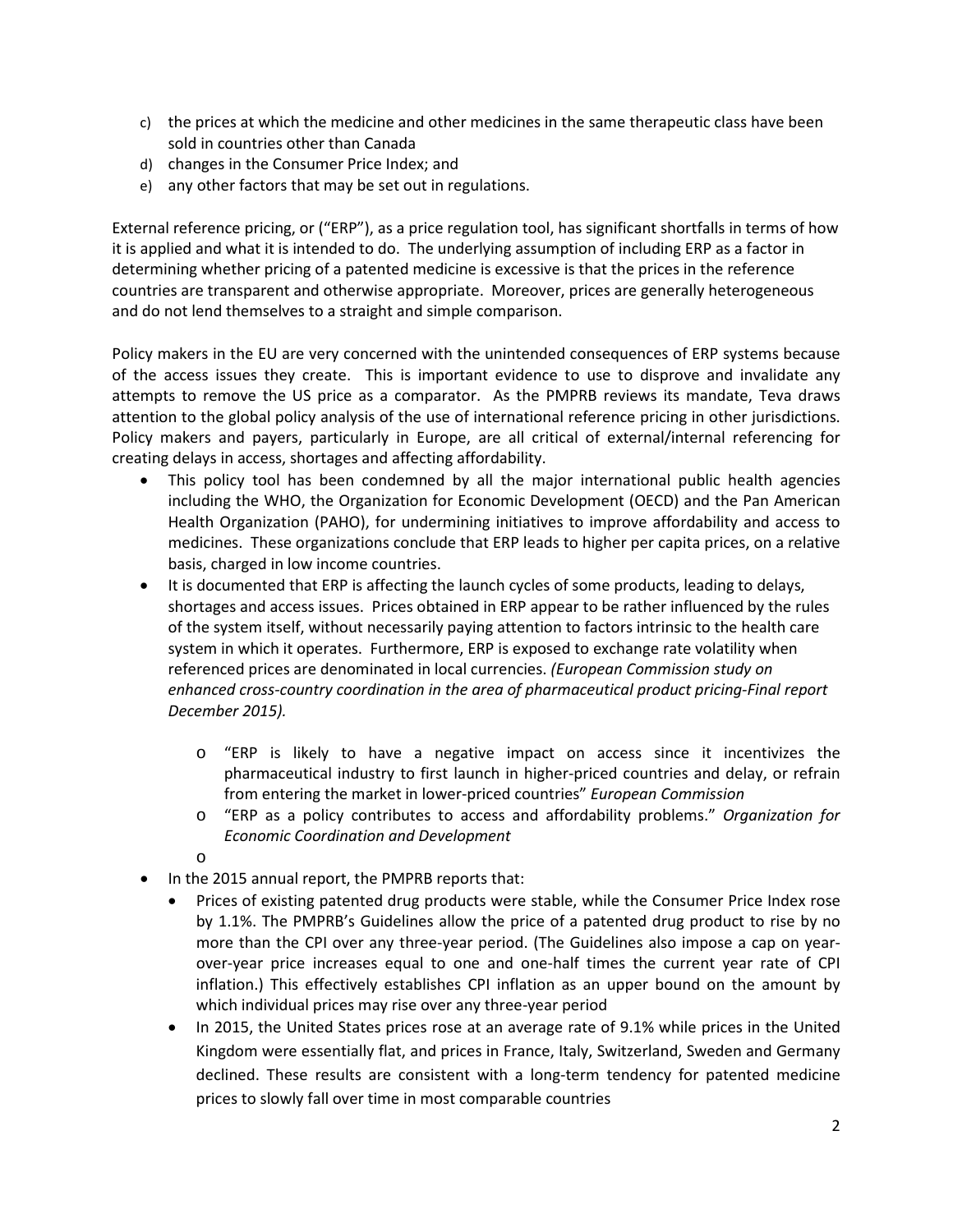- Generic drugs accounted for 70% of all prescription drugs in Canada in 2013 and it had the third-highest proportion of annual prescription generic drug use relative to the PMPRB7. Average generic drug prices in Canada declined from 63% to 36% of their brand-name counterparts between 2010 and 2014.
- The definition of R&D spending is nearly 30 years old and does not accurately capture the significant investments made by the pharmaceutical industry in Canada, which on the other hand continues to be negatively impacted by a challenging access, regulatory and intellectual property environment.

## **Feedback**

Teva is of the opinion that the current PMPRB assessment methods used to establish drug price ceilings of patented medicines throughout their lifecycle do not take into consideration the value of the product to patients' health and to society, nor the increase in costs of goods over time and overall costs of doing business.

In an effort to fully assess the value of introduction of new drugs to the Canadian market additional metrics such as Real World Data (RWD) could be included. RWD outweighs direct drug costs by generation of savings for the healthcare system, workplace, society etc. allowing the PMPRB to fully understand the impact that a new drug could have on the overall system. RWD could also apply when the PMPRB evaluates the level of therapeutic improvement made by a new drug.

In Teva's view, it is also important to compare to countries with similar economic conditions and health care systems; exclude countries that suffer from extreme economic hardship; and limit the number of reference markets. Moreover, international pricing is only one of the metrics used to control prices and should not be assessed independently of the other measures such as the therapeutic class comparison, lower-than-CPI annual allowable price increases and the widespread comprehensive S.85 regulation factors which all contribute to further control prices.

We disagree with the need to revise the price ceiling again with the passage of time, given the numerous measures to control the price of patented drug products at introduction to the Canadian market and the strict way price increases are limited throughout their lifecycle, In addition, price variation between provinces/territories and payer types should also not be considered a form of excessive pricing since it is often different customers that demand lower costs.

All provinces & territories participate in the pan-Canadian Pharmaceutical Alliance (pCPA) and tiered pricing measures for generics have also been put in place ensuring price stability and cost containment to all payers across the country.

Finally, since the PMPRB definition of R&D spending is nearly 30 years old it does not accurately capture the significant investments made by the pharmaceutical industry in Canada. Teva strongly recommends that R&D investment not be the taken independently as a metric to evaluate the footprint of a company in Canada. Other important factors such as innovation investments, job creation, local manufacturing